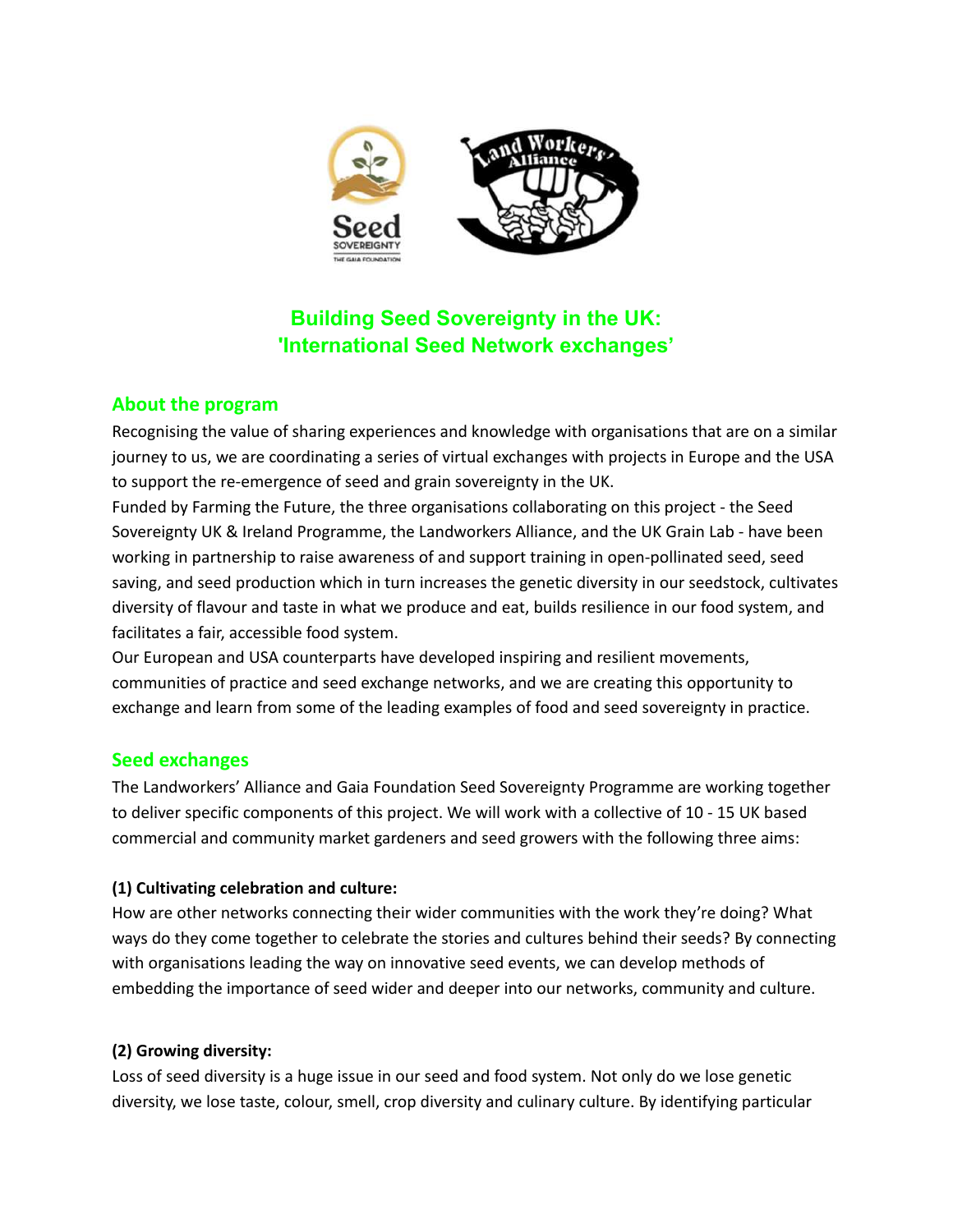weak points in our seed stock - which crops are lacking diversity in our available local seed supply, which varieties are missing or disappearing - and collaborating with organisations and networks specialising in those varieties, we can work to diversify the crops we grow and learn about the incredible range of seed that is available and grown all around the world.

**(3) Building resilience and adaptability:** As our climate changes, so too must our crops. On this exchange, we will focus on ways in which other communities are trialling seed that is more resilient and more adaptable to extreme weather conditions. Focusing on a key food crop, we will then look to replicate in our networks as a next step.'

#### **Each of the exchanges will be designed to include the following:**

1) A focus on creating spaces for experiential learning between visitor and host communities of practice

2) A focus on exchanging strategies for building food and seed sovereignty

3) Documentation that is accessible, interactive and evocative and that allows others to be inspired by the work.

4) Growing some of the vegetable seed varieties learned about during the exchanges

# **Timeline and outline of the program**

The first phase of the project will run between the 2021 and 2022 growing seasons.

Between October 2021 and February 2022 the ten participants will attend an online group meet up and three virtual tours and exchanges with inspiring seed initiatives in Europe and the USA. Together we will learn about the different approaches and designs of the projects and take these learnings to explore and vision how we want to apply them here in the UK.

As part of the project we will also receive seed varieties from the three projects we 'visit' and the participants will have the opportunity to trial and grow these seeds in 2022.

## **Applying to the program**

To apply to the project please fill out this google form [here.](https://forms.gle/swTdL4jTXcsCQWB17)

If you would like to apply to participate in this programme please apply by midnight on **Monday 30th August.** We will select participants in the first week of September.

# **Application criteria for participants**

- Committed to the principles of agroecological production and food sovereignty
- Either a commercial grower (I.e. market gardener) or a community grower with access to land
- An experienced grower who is interested in producing a wide variety and diversity of crops